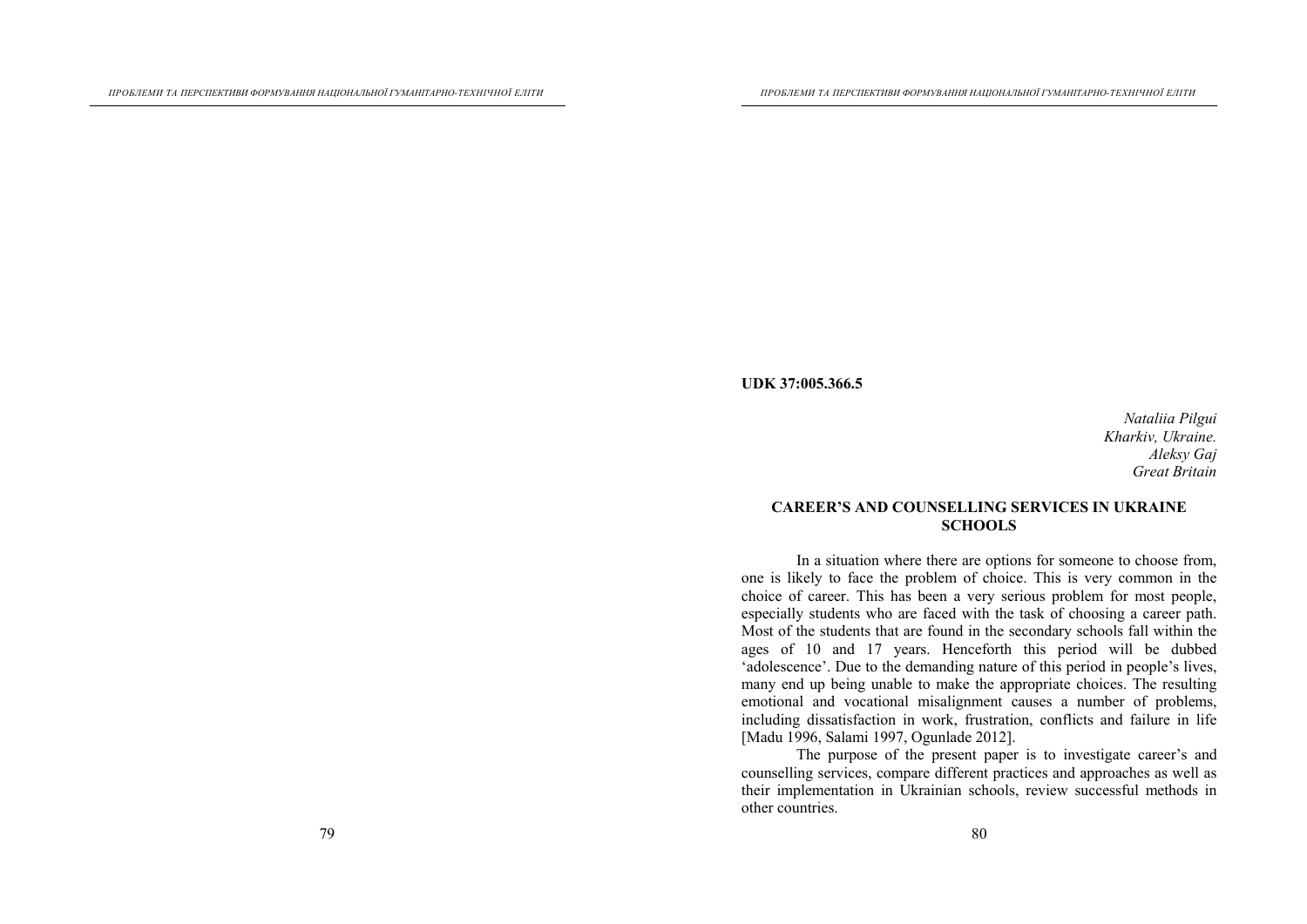*ПРОБЛЕМИ ТА ПЕРСПЕКТИВИ ФОРМУВАННЯ НАЦІОНАЛЬНОЇ ГУМАНІТАРНО-ТЕХНІЧНОЇ ЕЛІТИ*

*ПРОБЛЕМИ ТА ПЕРСПЕКТИВИ ФОРМУВАННЯ НАЦІОНАЛЬНОЇ ГУМАНІТАРНО-ТЕХНІЧНОЇ ЕЛІТИ*

Problems of readiness to choose a profession have been investigated in the works of psychologists, educators, philosophers, sociologists [Herr 2004, Hui 2002, Madu 1996, Ogunlade 2012, Salami 1997, Watts 2000, Отрощенко 2012, Пономаренко 2013, Новосельський 2009, Шелестова 2006].

The concept of career guidance is often misunderstood and confused with other related concepts such as counselling. There is considerable similarity and overlap between them since "counseling skills underpin good guidance practice" [Watts  $&$  Kidd, 2000]. However, the two concepts are not the same. 'Guidance' is described as helping students in their whole-person development. In turn 'counselling' is defined as helping students to cope with distress and confusion [Hui 2002]. Counselling in fact denotes a more therapeutic and personalized intervention, whereas guidance "embraces a larger range of activities" [Herr 2004]. "Career guidance refers to services and activities intended to assist individuals of any age and at any point throughout their lives, to make educational, training and occupational choices and to manage their careers" [OECD 2004].

Broadly speaking, a career's service is a system to provide effective assistance to the labour self-determination of students, based on studying a person. A career's service should lead pupils to a conscious and correct choice of the profession, it is held during the whole period of schooling. The purpose of the final career's service is assistance in choosing a profession in accordance with the interests, aptitudes and physiological abilities of a student. Counselling in the senior school is conducted jointly with the teachers of the school [Новосельський 2009].

Record shows that the issue of career guidance in well-developed countries has been highly emphasized. For instance, the National Policy on Education of Nigeria states that, in view of the apparent ignorance of young people about career prospects guidance counselors will be appointed in the post-primary institutions [Ogunlade 2012; Ojirah 2004]. In Ukraine the situation is a little different. To describe it we have to explain the main point of the Ukrainian career's and counselling services.

In Ukraine career's and counselling services are often in a wide variety of institutions outside of schools; it could be carried out in secondary technical schools, universities, enterprises etc. The Ukrainian career's and counselling services include psychological, educational and medical aspects, as well as information, introductory and other reference material [Новосельський 2009, Пономаренко 2013].

The psychological and educational aspect is to assist students in realizing themselves as active participants in social and cultural activities. The medical aspect determines the physical fitness of a student to the chosen profession according to their state of health and physiological characteristics. Information and introductory are aimed at expanding students' notions about different types of professional activities. Reference information is associated with specific information about the possibility of obtaining special education (the educational institution, its location, duration of study, requirements to students about employment opportunities, qualifying prospects and career development) [Новосельський 2009].

Theoretically, according to the regulations of the State Employment Service psychological counselling includes the following stages:

– preliminary conversation;

– psychological identification of abilities and inclinations;

– correction of students perceptions of themselves and a particular profession;

– developing a plan for a life's way and determining an occupational choice;

– "feedback" about the results.

It should be noted that various types of software has been developed to aid these stages, including career guidance tests and questionnaires and professional orientation games. These contribute to the structure of the professional plan of individuals, arrange and organise goals, tasks, opportunities and potential barriers.

According to the latest research [Пономаренко 2013], career guidance carried out in Ukrainian schools includes the following:

– forming students a positive attitude to work;

– conducting professional courses;

– providing relevant professional information (about professions, the labor market, etc.);

– analysing professional plans for high school students;

– detecting professional interests and aptitudes of students;

– counselling pupils;

– defining psycho and physiological capabilities;

– identifying deviations in health and determining students proficiency taking into account medical reasons;

– organizing excursions in enterprises, organizations.

Thanks to the clarity of counselling, students don't have to remember a big amount of information, they think more efficiently and creatively. After being consulted, a student works individually with a psychologist and improves his professional skills and competencies.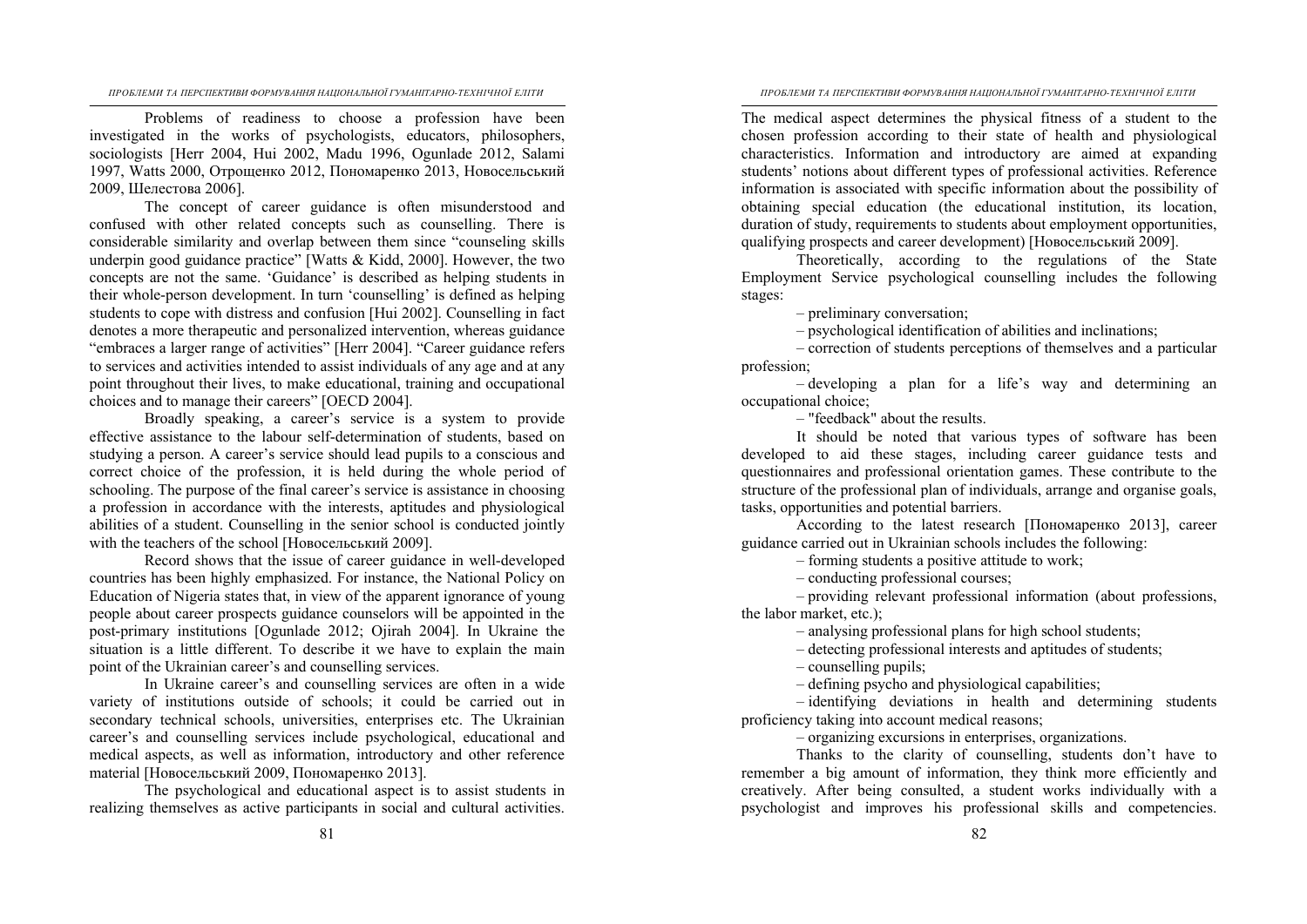*ПРОБЛЕМИ ТА ПЕРСПЕКТИВИ ФОРМУВАННЯ НАЦІОНАЛЬНОЇ ГУМАНІТАРНО-ТЕХНІЧНОЇ ЕЛІТИ*

*ПРОБЛЕМИ ТА ПЕРСПЕКТИВИ ФОРМУВАННЯ НАЦІОНАЛЬНОЇ ГУМАНІТАРНО-ТЕХНІЧНОЇ ЕЛІТИ*

Training of professional self-determination helps a teenager to consolidate a number of knowledge, skills and abilities required for successful professional self-actualization. Realization of these goals will allow teenagers to be involved in the process of professional self-determination organically, without internal resistance [Новосельський 2009].

Unfortunately, in Ukraine the idea of a career's service and counselling service is relatively novel and hence it is still at an early stage that requires for it to be developed and improved. A significant brake of the career's and counselling service development is that it is usually intended for an average student; there is no individual, differentiated approach to the individual choosing a profession; it is used primarily verbal, declarative methods, without providing any possibility to try themselves in various activities. Many cities and regions are not provided with current information on staffing requirements; the specialists of the career's counselling services are poorly qualified [Шелестова 2006].

The inefficient career's and counselling services in Ukraine schools show contradictions associated with students' professional selfdetermination [Шелестова 2006]. They are as follows:

– contradictions between their inclinations, abilities and requirements of the chosen profession;

– between self-development, lifelong learning and opportunities to make money as an unskilled worker;

– between their claims and actual realities of being applied for vacant positions;

– between a desire to try themselves in advance in chosen careers and the lack of such a possibility near the school and/or their environment;

– disparity between health, character, habits, that a profession requires.

However, it's equally important social and economic contradictions. We define the main of them:

– between increased requirements of a modern specialist and effective methods established on the basis of extensive ideas about ways of economical development;

– requirements of professional high-qualified specialists of career's and counselling services in comprehensive schools and other social institutions and the lack of their complex training in higher education institutions;

– necessity to coordinate and integrate career's and counselling services and decision of its bureaucratic ways and means.

According to the experience of well-developed countries, it is important to emphasize the main idea of the career's and counselling services [Debono 2007, p. 8]. The career services should be composed of two main complementary mechanisms, one operating within the educational system, and one complementary to it. Within the educational system, a new structure for career professionals should be developed. At the highest level, this system should be administered by the head of the Career Guidance Services. At College level, there should be College Career Coordinators who integrate within multi-disciplinary teams to offer support services to schools. At the school level, there should be Career Advisors who coordinate guidance provisions and organise career-oriented activities.

There should be a developmental career education programme beginning in early childhood and continuing throughout life. Career education should be delivered in all primary and secondary schools, starting in Year 4. It should be a subsumed programme included in Personal and Social Development, which should be transformed into Personal, Social and Career Development (PSCD). The PSCD lessons in the Third, Fourth and Fifth Forms should be increased to 2 lessons per week per form.

High quality standards are needed to ensure that students get the best possible service. In order to achieve this, there needs to be adequately qualified and experienced staff possessing professional competencies. Career service providers should develop and maintain a Quality Assessment System. National Career Guidance Centre should regularly monitor careerrelated services at national (not school?) level. This can only be effective if it is complemented and sustained by other related policies and strategies. The proposals should be connected to a lifelong learning policy that directs all education and training [Debono 2007, p.8].

In conclusion, Ukrainian career's services need to be further developed and strengthened so as to effectively match citizens' interest, needs and potential, within the context of the challenges presented by the society we live in. Career guidance services need to be further professionalized and their identity strengthened as they currently tend to be marginalised in favour of personal counselling.

**Список літератури:** 1. Career Guidance / Organisation for Economic Cooperation and Development and European Commission // A handbook for Policy Makers. – Paris: OECD. – 2004. 2. Debono M. Career Guidance Policy / M. Debono, P. Camilleri, J. Galea, D. Gravina. – Malta : Ministry of Education, Youth and Employment, 2007. – 80 p. 3. Herr E.L. Career Guidance and Counselling / E.L. Herr, S.H. Cramer, S.G. Niles. – Through the lifespan,  $6<sup>th</sup>$  ed. –